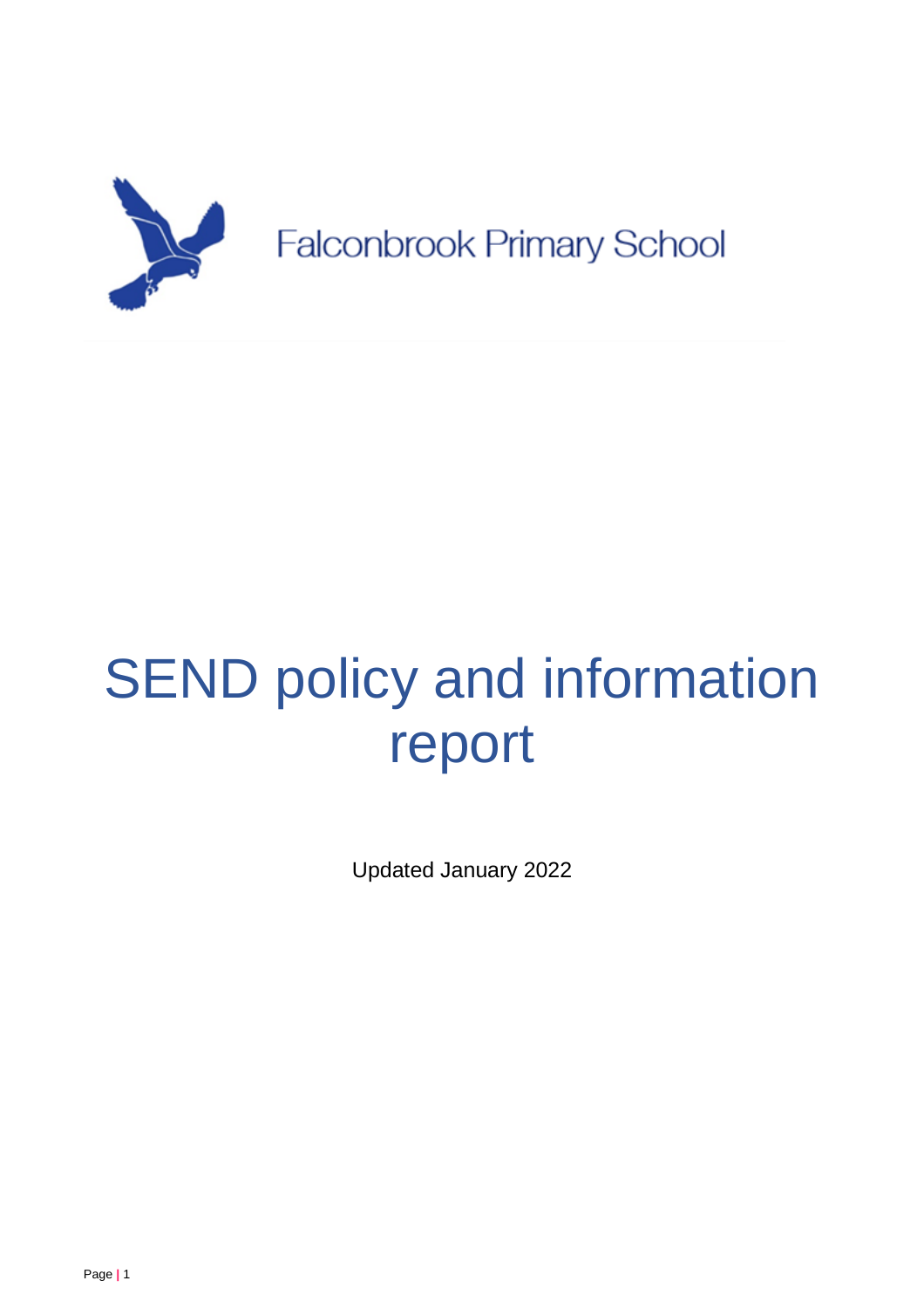# **Contents**

# <span id="page-1-0"></span>**1. Aims**

Our SEN policy and information report aims to:

Set out how our school will support and make provision for pupils with special educational needs (SEN)

Explain the roles and responsibilities of everyone involved in providing for pupils with SEN

Falconbrook Primary School is a mainstream, community school with a strong commitment to inclusion. We aim to provide a safe, caring environment which supports creativity and encourages the aspirations of our children and our community. We want our children, our staff, and our communities to develop and achieve – constantly learning, reflecting and innovating so that we are delivering our best, and our best keeps getting better.

As a Wandsworth School we access services and support through the [Wandsworth SEND Local Offer](https://thrive.wandsworth.gov.uk/kb5/wandsworth/fsd/home.page)

# <span id="page-1-1"></span>**2. Legislation and guidance**

This policy and information report is based on the statutory [Special Educational Needs and Disability \(SEND\)](https://www.gov.uk/government/uploads/system/uploads/attachment_data/file/398815/SEND_Code_of_Practice_January_2015.pdf)  [Code of Practice](https://www.gov.uk/government/uploads/system/uploads/attachment_data/file/398815/SEND_Code_of_Practice_January_2015.pdf) and the following legislation:

- [Part 3 of the Children and Families Act 2014,](http://www.legislation.gov.uk/ukpga/2014/6/part/3) which sets out schools' responsibilities for pupils with SEN and disabilities
- [The Special Educational Needs and Disability Regulations 2014,](http://www.legislation.gov.uk/uksi/2014/1530/contents/made) which set out schools' responsibilities for education, health and care (EHC) plans, SEN coordinators (SENCOs) and the SEN information report

# <span id="page-1-2"></span>**3. Definitions**

A pupil has SEN if they have a learning difficulty or disability which calls for special educational provision to be made for them.

They have a learning difficulty or disability if they have:

A significantly greater difficulty in learning than the majority of the others of the same age, or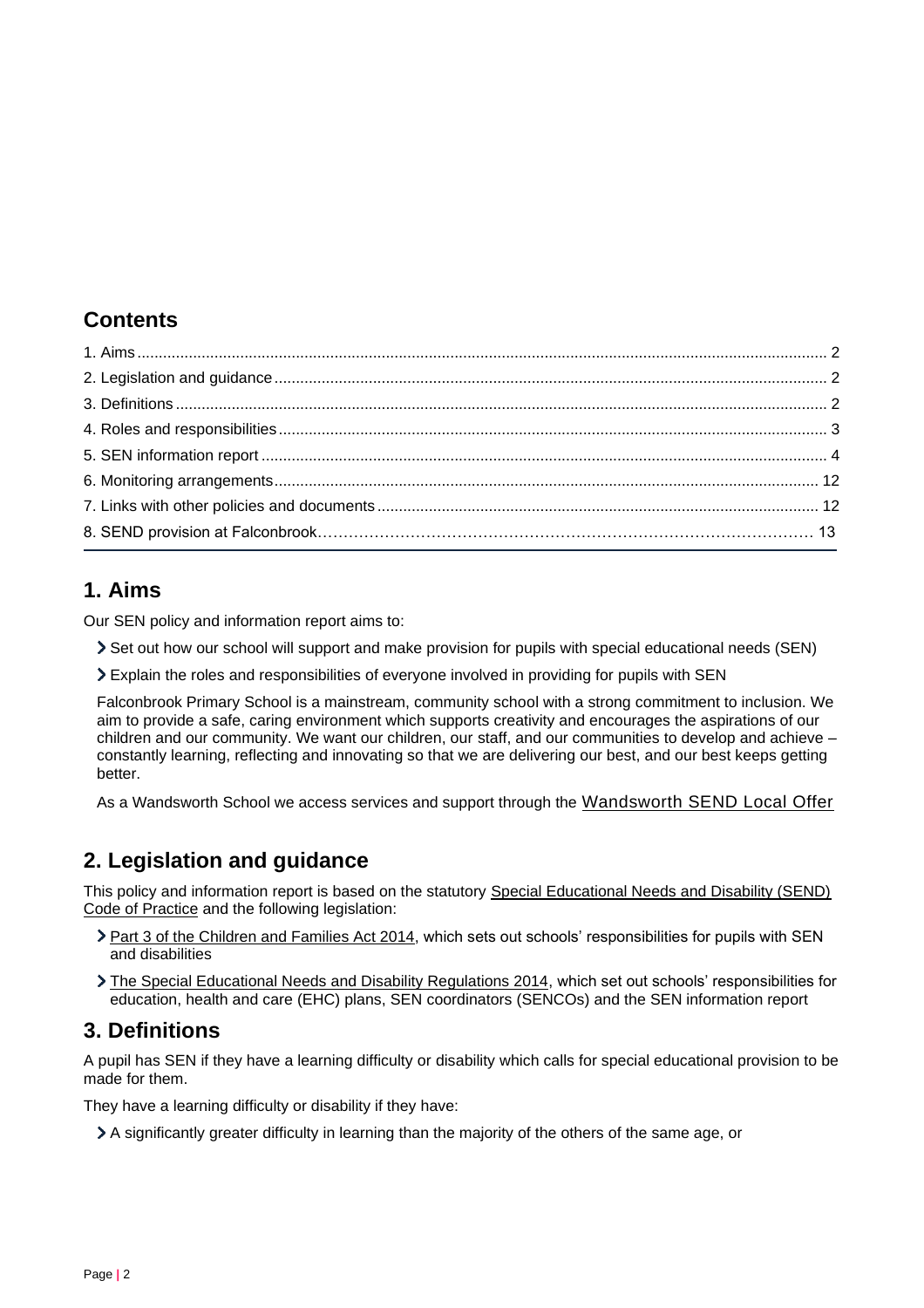A disability which prevents or hinders them from making use of facilities of a kind generally provided for others of the same age in mainstream schools

Special educational provision is educational or training provision that is additional to, or different from, that made generally for other children or young people of the same age by mainstream schools.

## <span id="page-2-0"></span>**4. Roles and responsibilities**

## **4.1 The SENCO**

Our Special Educational Needs Coordinator (SENCO) is Ms Sheila Tugwell. She can be contacted by phone on 0207 2287706 or email at [admin@falconbrook.net](mailto:admin@falconbrook.net)

The SENCO will:

- Work with the headteacher and SEN governor to determine the strategic development of the SEN policy and provision in the school
- Have day-to-day responsibility for the operation of this SEN policy and the co-ordination of specific provision made to support individual pupils with SEN, including those who have EHC plans
- Provide professional guidance to colleagues and work with staff, parents, and other agencies to ensure that pupils with SEN receive appropriate support and high-quality teaching
- Advise on the graduated approach to providing SEN support
- Advise on the deployment of the school's delegated budget and other resources to meet pupils' needs effectively
- Be the point of contact for external agencies, especially the local authority and its support services
- Liaise with potential next providers of education to ensure that the school meets its responsibilities under the Equality Act 2010 with regard to reasonable adjustments and access arrangements
- Ensure the school keeps the records of all pupils with SEN up to date

### **4.2 The SEN governor**

The SEN governor will:

- Help to raise awareness of SEN issues at governing board meetings
- Monitor the quality and effectiveness of SEN and disability provision within the school and update the governing board on this
- Work with the headteacher and SENCO to determine the strategic development of the SEN policy and provision in the school

#### **4.3 The headteacher**

The headteacher will:

- Work with the SENCO and SEN governor to determine the strategic development of the SEN policy and provision within the school
- Have overall responsibility for the provision and progress of learners with SEN and/or a disability

#### **4.4 Class teachers**

Each class teacher is responsible for:

- The progress and development of every pupil in their class
- Working closely with any teaching assistants or specialist staff to plan and assess the impact of support and interventions, and how they can be linked to classroom teaching
- Working with the SENCO to review each pupil's progress and development and decide on any changes to provision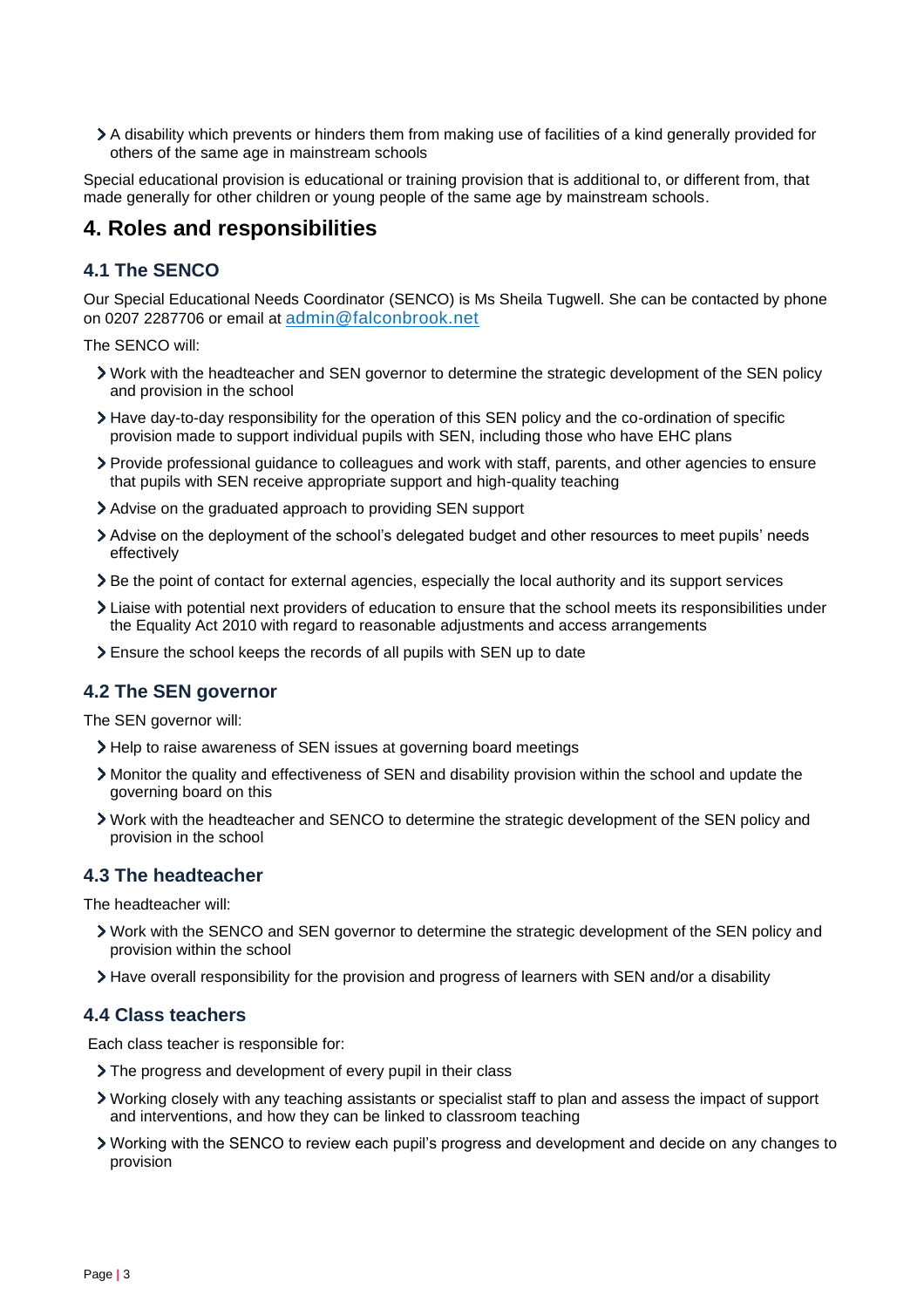Ensuring they follow this SEN policy

# <span id="page-3-0"></span>**5. SEN information report**

## **5.1 The kinds of SEN that are provided for:**

Our school currently provides additional and/or different provision for a range of needs, including:

- Communication and interaction, for example, autistic spectrum disorder, Asperger's Syndrome, speech and language difficulties
- Cognition and learning, for example, dyslexia, dyspraxia
- Social, emotional, and mental health difficulties, for example, attention deficit hyperactivity disorder (ADHD)
- Sensory and/or physical needs, for example, visual impairments, hearing impairments, processing difficulties, epilepsy

## **5.2 Identifying pupils with SEN and assessing their needs**

Class teachers, supported by the senior leadership team, make termly assessment of progress for all pupils. Through this process, we are able to identify children who are making less than expected progress given their age and individual circumstances. This can be characterised by progress which:

- Is significantly slower than that of their peers starting from the same baseline
- Fails to match or better the child's previous rate of progress
- Fails to close the attainment gap between the attainment gap between the child and their peers
- Widens the gap
- Behavioural differences (SEMH)

This may include progress in areas other than attainment, for example, social needs.

Our first response to inadequate progress is to put in place some 'targeted interventions' such as a 'catch-up programme', opportunities for 'over-learning' or extra support in class or the playground.

If the child is still making less than expected progress after a reasonable period of receiving extra help, we then consider whether the child has Special Educational Needs. We can only decide that a child has a significant learning difficulty through careful and rigorous assessment. At Falconbrook, this will usually be carried out by a specialist teacher, health professional or by our Educational Psychologist (EP). Parents are always consulted, and their permission sought before such an assessment is carried out. Their views and those of the child form an important part of any assessment. The assessments may reveal a learning difficulty and indicate that the child will need significant extra support in order to progress well. Under such circumstances the support given is considered to be Special Educational Needs Support.

## **5.3 Consulting and involving pupils and parents**

We know that parents know their children best and we listen and act when parents express concerns about their child's development. When a teacher has concerns about a child they always tell the parents and discuss it with them. Parents will be consulted about steps to be taken to address the concerns. They will always be informed if their child is receiving Special Educational Needs Support and encouraged to attend and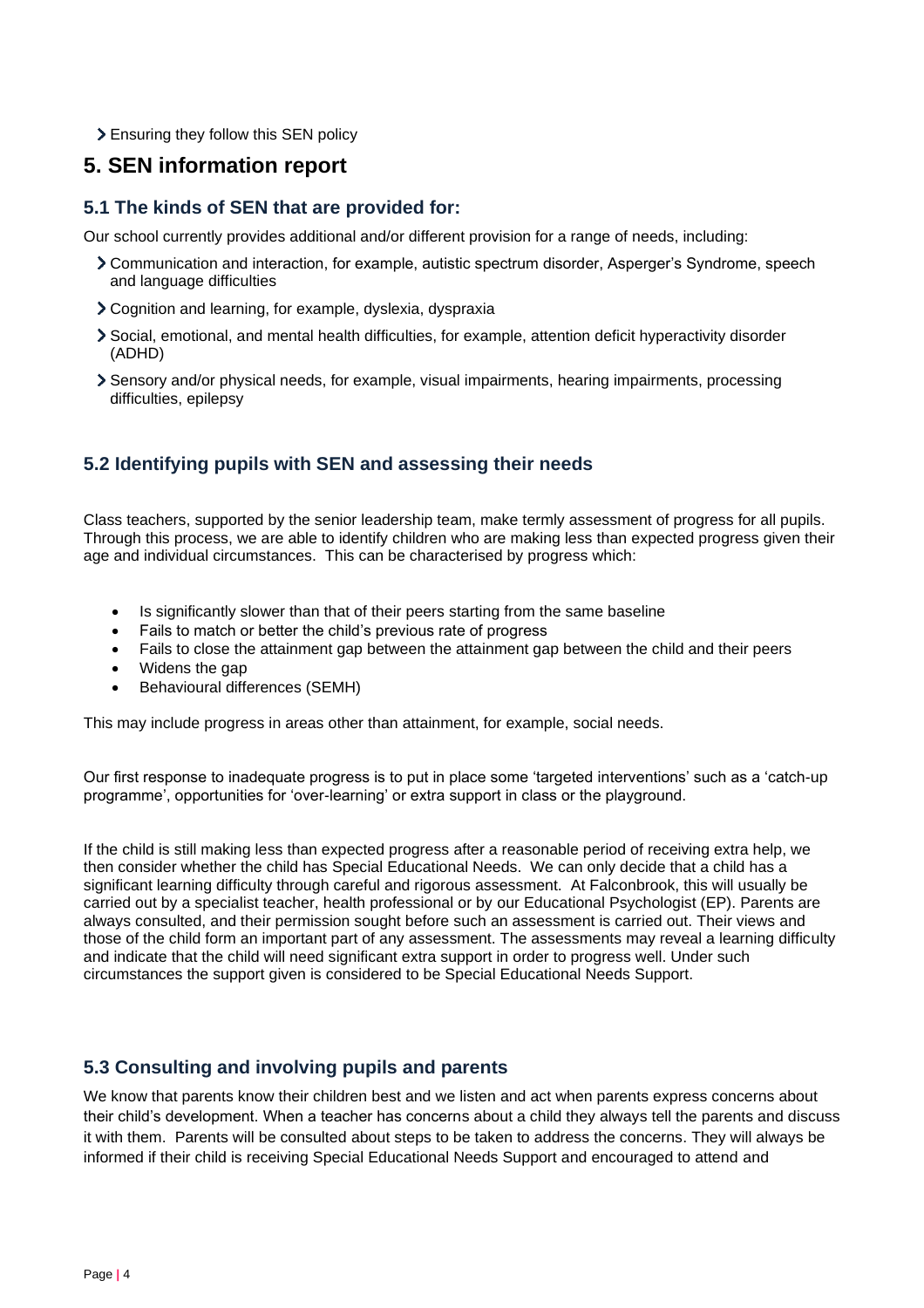contribute to any meetings at school to do with their child, such as Individual Education Plan (IEP) meetings (as well as the normal parents' evenings when they speak to the Class Teacher about the child's classwork and general progress).

If you are worried about any aspect of your child's progress, it is best to first speak to the Class Teacher. However, you are always welcome to speak with the SENCO should you wish to do so.

When we are assessing children to find out about their strengths and needs, we always seek the child's views: we might ask them 'what do you enjoy doing at school?' or 'what things do you find difficult at school?' or 'how can we help you?' We choose a way of communicating these questions that suits the child and they respond using their favoured form of communication. We encourage self-assessment at Falconbrook and where appropriate children will be asked to suggest targets for themselves. Otherwise, targets are set, for example by the Speech and Language Therapist who will talk through them with the child in language that they understand. Assessment is ongoing and involves the child – so at the beginning of a session of say, Speech and Language Therapy, the child will be reminded of their targets and at the end asked how they thought they did that day. The adult will share her views with the child. Where appropriate, children attend all or part of target-setting and review meetings.

### **5.4 Assessing and reviewing pupils' progress towards outcomes**

We will follow the graduated approach and the four-part cycle of **assess, plan, do, review**.

The class or subject teacher will work with the SENCO to carry out a clear analysis of the pupil's needs. This will draw on:

- The teacher's assessment and experience of the pupil
- Their previous progress and attainment or behaviour
- Other teachers' assessments, where relevant
- The individual's development in comparison to their peers and national data
- > The views and experience of parents
- > The pupil's own views
- Advice from external support services, if relevant

The assessment will be reviewed regularly.

All teachers and support staff who work with the pupil will be made aware of their needs, the outcomes sought, the support provided, and any teaching strategies or approaches that are required. We will regularly review the effectiveness of the support and interventions, and their impact on the pupil's progress.

## **5.5 Supporting pupils moving between phases and preparing for adulthood**

We will share information with the school, college, or other setting the pupil is moving to. We will agree with parents and pupils which information will be shared as part of this.

We recognize that transitions can be difficult for children with SEND, and we take steps to ensure that any transition is a smooth as possible.

#### *If your child is joining Nursery or Reception*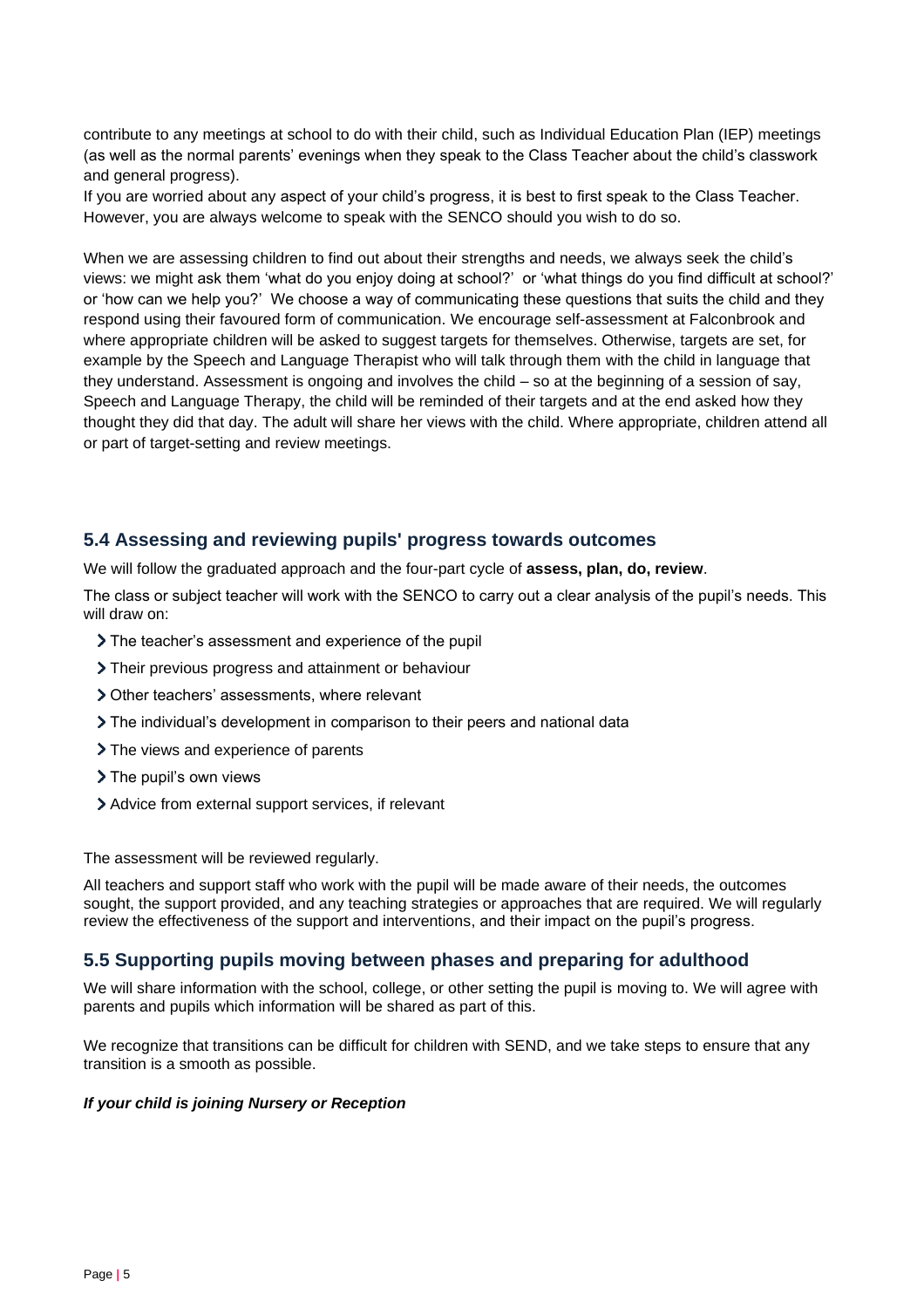• Home visits are made for all children when they join Nursery or Reception. This enables teaching staff to meet the child and gives them the opportunity to ask parents about any additional needs that they may have. This enables us to make all necessary preparations for your child before they start school.

#### *If your child is moving to another school:*

- We will contact the school SENCO and ensure he/she knows about any special arrangements or support that needs to be in place for your child.
- We will make sure that your child's records are passed on as soon as possible.
- A 'personal passport' may be created with the child to take from this school to the new school (See Appendix 3 for example of personal passport).

#### *When moving from one class to the next:*

- Class teachers meet and talk through every child including useful tips and important information
- SENCO meets with class teachers at the beginning of the year and talks through children's needs (including medical)
- SENCO facilitates setting up of intervention timetables for each class
- A 'personal passport' may be created. You will be asked to read through it with them at the end of the summer holiday.

#### *Transition to Secondary School*

#### *In Year 5*

- SENCO supports parents of Year 5 children with an EHCP (and other Yr 5 children with SEN) in researching Secondary Schools - facilitates/joins visits.
- Year 5 EHCP Annual Reviews with Wandsworth EHCP case-worker EHCPs updated to reflect the child as they are now.

#### *In Year 6:*

- The SENCO will discuss the specific needs of your child with the SENCo of the child's receiving secondary school.
- Secondary school SENCOs will be invited to Year 6 Annual Review Meeting for children with an EHCP.
- Your child will participate in focused learning relating to aspects of transition, to support their understanding of the changes ahead.
- Where possible, your child will visit their new school on several occasions, and in some cases staff from the new school will visit your child in this school.
- If your child would be helped by a book/passport to support them in understand moving on, then one will be made for them.

## **5.6 Our approach to teaching pupils with SEN**

Teachers are responsible and accountable for the progress and development of all the pupils in their class.

High-quality teaching is our first step in responding to pupils who have SEN. This will be differentiated for individual pupils. Children with Special Educational Needs and Disabilities can expect:

- to be fully included in class lessons and school life
- to work on the same curriculum as the other children in their class
- additional lessons or activities, tailored to their individual needs

To ensure that class teachers can successfully include pupils with SEND in lessons they: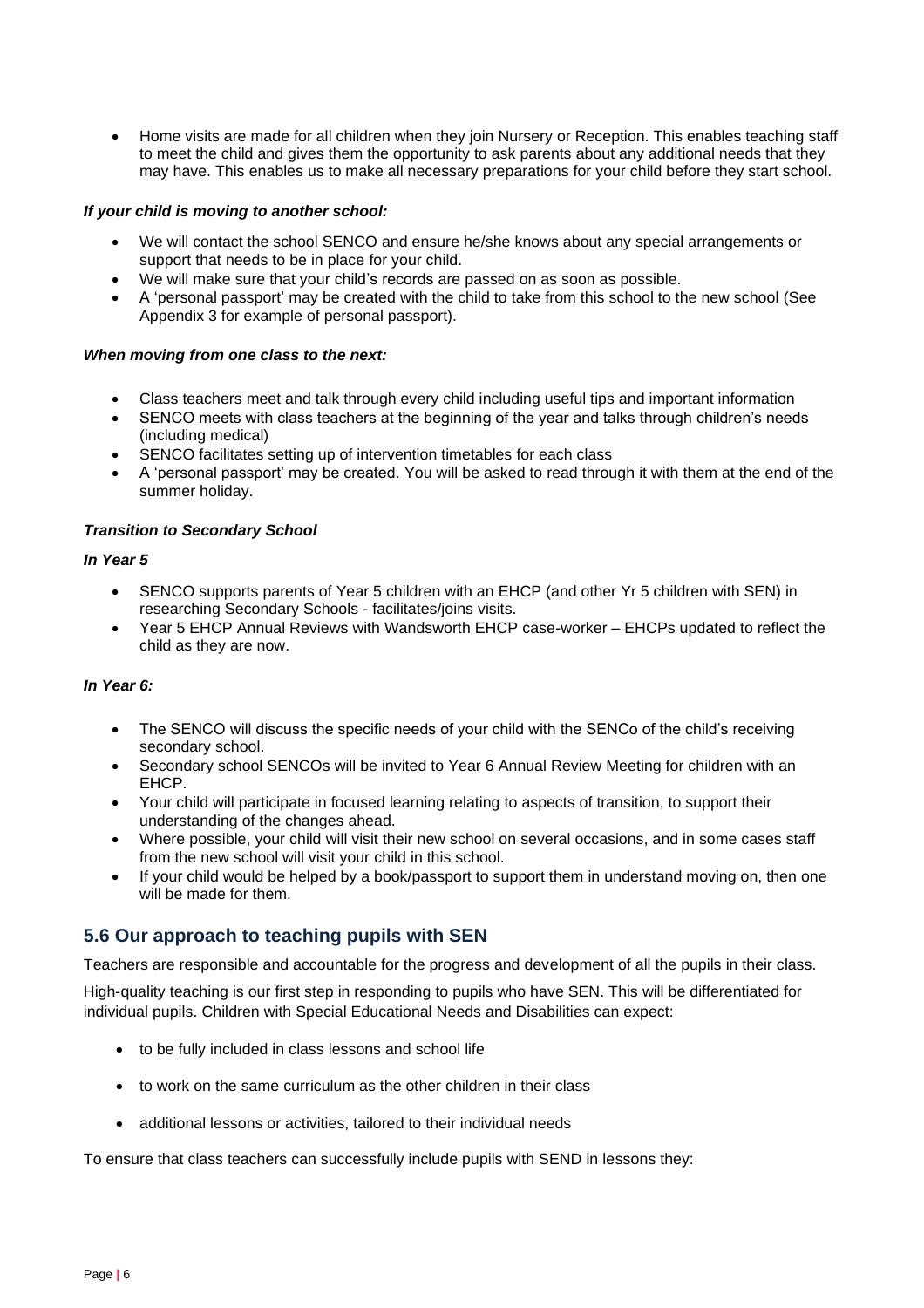- are provided with detailed information about the Special Educational Needs of children in their class
- participate in all meetings concerning the child
- are part of a supportive teaching team with great shared expertise
- receive on-going training aimed at developing their own understanding of special needs
- are supported by teaching assistants, who have knowledge and expertise in working with children with SEND and who also receive on-going training
- have access to a wide range of teaching and learning materials in their classrooms
- use a whole school teaching approach which suits a wide range of learning styles and abilities

We will also provide the following interventions:

- > Speech & Language Therapy
- Occupational Therapy
- > Numeracy
- > Literacy
- Social skills
- > Therapeutic intervention and support

### **5.7 Adaptations to the curriculum and learning environment**

We make the following adaptations to ensure all pupils' needs are met:

- Using recommended aids, such as laptops, coloured overlays, visual timetables, larger font, etc.
- Adjustments for example, giving longer processing times, pre-teaching of key vocabulary, reading instructions aloud, etc.
- We always seek the advice of healthcare professionals working with a child to know what adjustments we need to make to enable children with SEND to fully participate in lessons, playtimes and school-life.
- We plan well ahead with the pupil's needs in mind when arranging a particular school activity. This enables us to assess any risks and barriers and think about what steps we can take to remove these, so that the pupil can take part. If this is not possible, the school should consider arranging a more inclusive alternative activity for all the pupils.
- A Personal Emergency Evacuation Plan is put in place and regularly practiced and reviewed to ensure that the child is able to exit the school building safely in the event of an emergency.
- When children do formal tests, such as termly NFER tests, the Wandsworth Test and SATS, we make adjustments so that they are not disadvantaged. For example, in a maths test, a child with poor reading skills will have an adult to read the questions to them – in this way the child is able to show their mathematical ability.
- Sometimes we have to be imaginative in how we assess children's learning if a child does not speak, for example, we might ask them to point at answers.
- Ground floor is accessible by wheelchair and has one wheelchair accessible toilet
- > Fire-alarms are fitted with strobes.

Please see our Accessibility Policy for further information: [https://www.falconbrook.wandsworth.sch.uk/wp](https://www.falconbrook.wandsworth.sch.uk/wp-content/uploads/2020/12/Accessibility-Plan-2020-23.pdf)[content/uploads/2020/12/Accessibility-Plan-2020-23.pdf](https://www.falconbrook.wandsworth.sch.uk/wp-content/uploads/2020/12/Accessibility-Plan-2020-23.pdf)

## **5.8 Additional support for learning**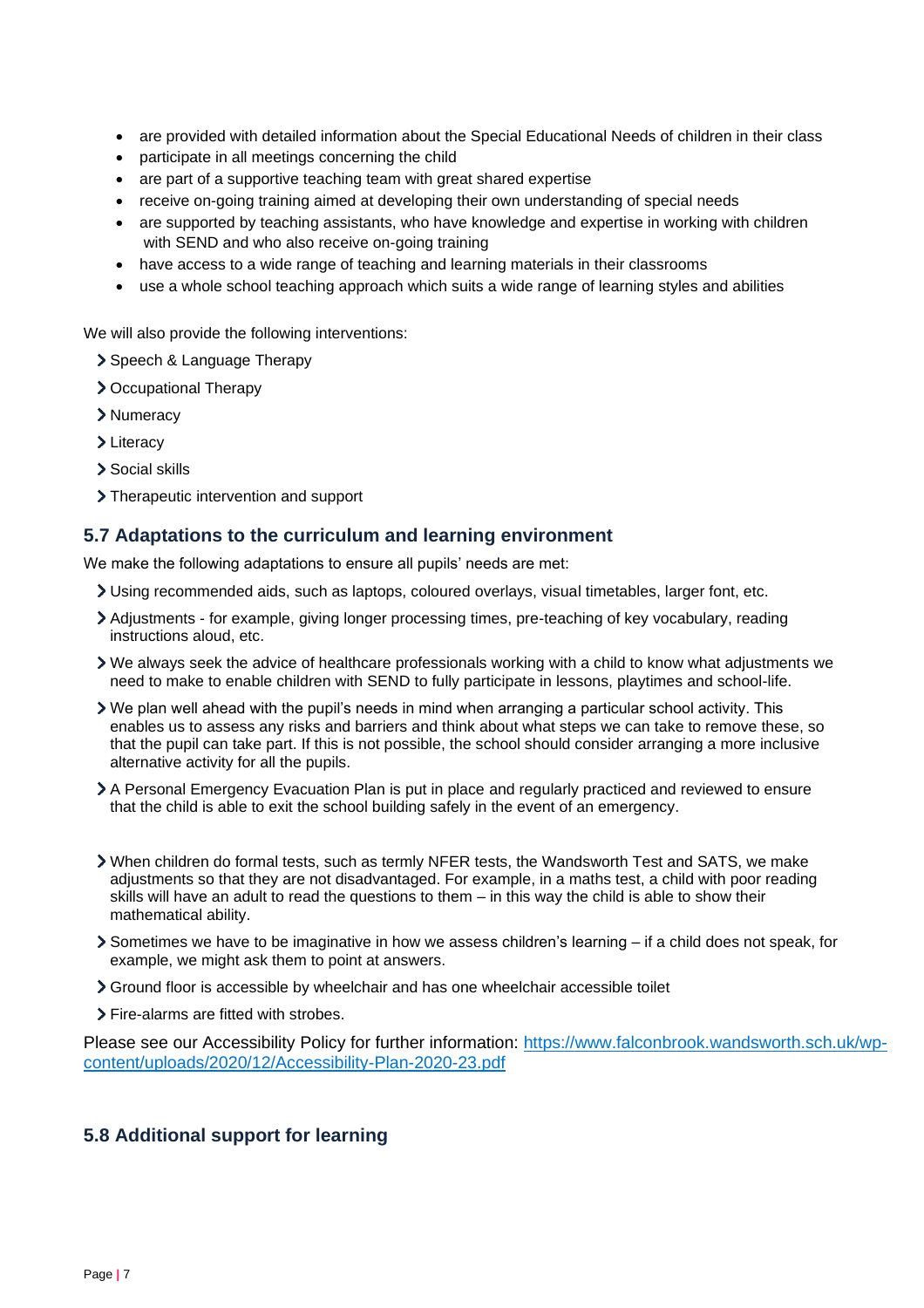## **Speech, Language and Communication Needs**

Children with SLCN have difficulty in communicating with others. This may be because:

- they have difficulty saying what they want to
- understanding what is said to them *or*
- they do not understand or use social rules of communication e.g., taking turns

We are well supported by [Wandsworth Speech and Language Therapy Service](https://thrive.wandsworth.gov.uk/kb5/wandsworth/fsd/service.page?id=fVXLVW90mZg&familychannel=0) who provide training, advice and direct intervention and assessment as needed.

Falconbrook follows a topic-based curriculum which is ideally suited to children with language difficulties. By linking subjects by a common topic, children get a chance to hear and practise the new vocabulary and concepts associated with that topic thereby enabling them to remember it and use it appropriately in a range of contexts.

If a child has difficulty understanding or using language their teacher may provide:

- sessions in a language booster group
- additional adult support in class to help break down instructions, etc.

If a child continues to have language difficulties, we will seek parental permission to refer them for a Speech and Language Assessment. If this reveals that the child has significant language difficulties the child can expect the following:

- A programme of intervention planned by the Speech and Language Therapist which will be delivered at least weekly by a trained Teaching Assistant.
- Termly or half-termly monitoring and reviewing of the programme by the Speech and Language Therapist
- Termly updates with parents and teachers to discuss progress and outcomes of intervention and reviews

## Autism

We work with the [Wandsworth Autism Advisory Service \(WAAS\)](https://thrive.wandsworth.gov.uk/kb5/wandsworth/fsd/service.page?id=q2Hxo3YORJk&familychannel=0) to meet the needs of our pupils with autism.

Falconbrook provides an environment that can benefit children with autism in that:

- Very clear routines are in place in the classroom and across the school
- The school is peaceful
- Our behaviour policy is applied consistently, and all pupils understand the rules
- All classes use a visual timetable
- Our teaching includes the use of visual information (pictures) as well as words
- We have a Sensory Room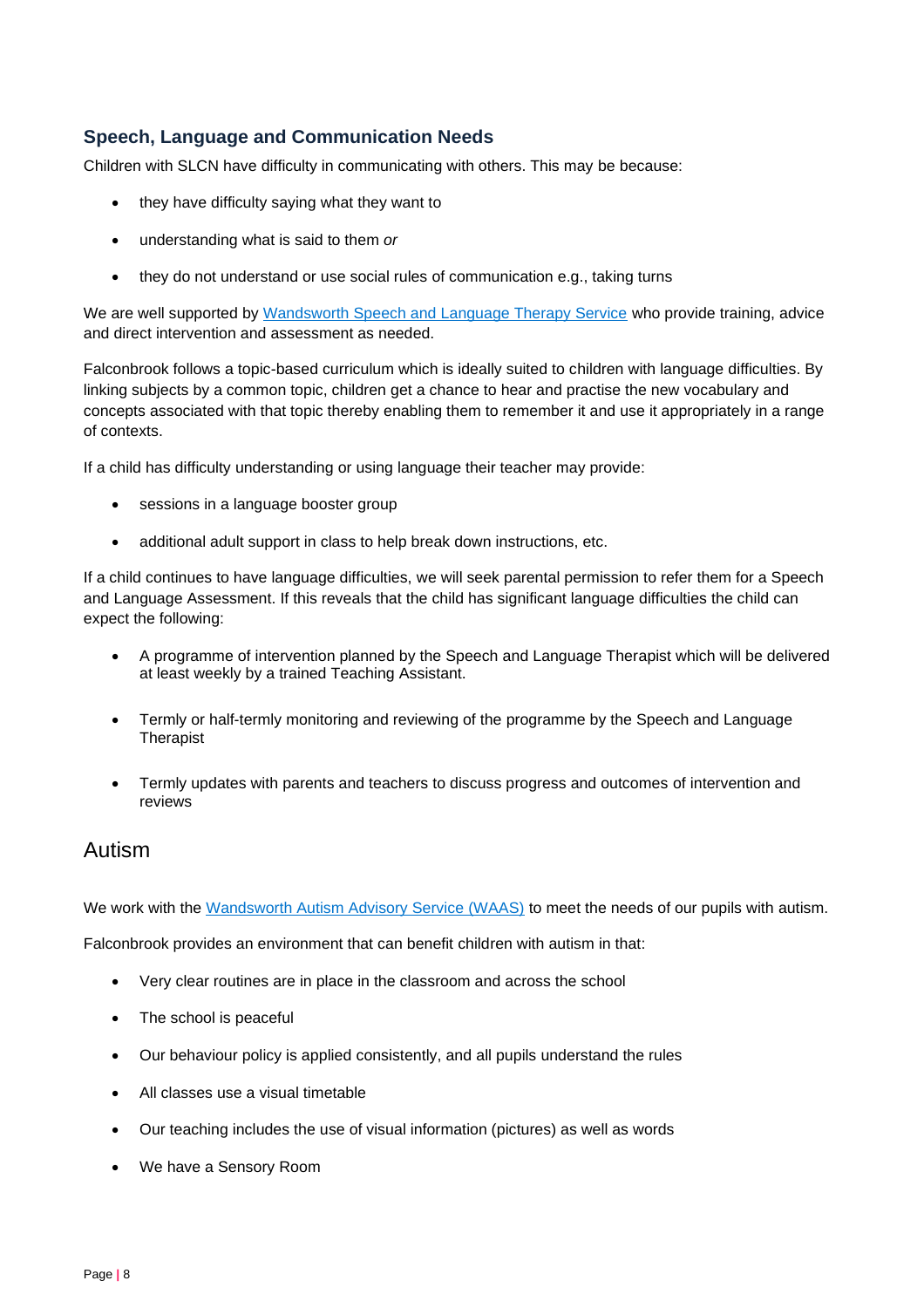Some children with autism are able to fully participate in lessons and school life with minimal support whilst others may need a higher level of support and differentiation. An individual intervention plan will be put in place according to the child's specific needs with help from the professionals who are working with them.

# Cognition and Learning Needs

Our core teaching programmes for writing and mathematics are ideal for children with special needs as they use a multi-sensory approach, can incorporate children at different stages of their learning and offer opportunities for practice and over-learning. Children use a variety of ways of recording so that those who have difficulties with language or writing are not disadvantaged. We use a phonics programme to teach children to read which works well for most children.

If children are struggling with reading, spelling or mathematics, their class teacher will put additional support in place such as extra reading or spelling sessions. Children who have trouble with counting and remembering number facts can be helped by 5 minute practice sessions daily. Memory aids, such as word-banks and calculators are available so that children who have difficulty 'learning things off by heart' do not waste time.

At Falconbrook we are supported by specialist teachers from the Wandsworth Literacy and Numeracy Support Service. They provide staff-training, advice, screening, and individual assessments. If a child continues to struggle with reading, writing or mathematics we can refer them to one of these teachers who will:

- carry out a detailed assessment (this includes meeting parent)
- set up an individual work programme
- deliver a weekly lesson which will then be reinforced through daily practice with a Teaching Assistant

### Emotional Needs

Falconbrook places a high priority on the emotional well-being of our pupils. We recognise that if children are anxious or troubled this will impact on their learning and their behaviour. Our children benefit from:

- A positive behaviour policy which encourages pupils to develop self-help strategies.
- PATHS (Promoting Alternative Thinking Strategies) programme for all year groups.
- Rigorous safeguarding procedures whereby any concerns about a child's well-being are picked up and addressed quickly.

Additional support for children who are experiencing difficulties may include:

- An individual behaviour support plan
- 1:1 pastoral intervention delivered by HLTA in liaison with EP (e.g Cool Connections Programme encourages development of self-esteem, resilience and well-being in children using Cognitive Behavioural Therapy (CBT) approaches)
- 1:1 Therapeutic support (e.g play therapy)
- Group therapeutic support (e.g play, art, music therapy)
- Additional pastoral support
- Social skills group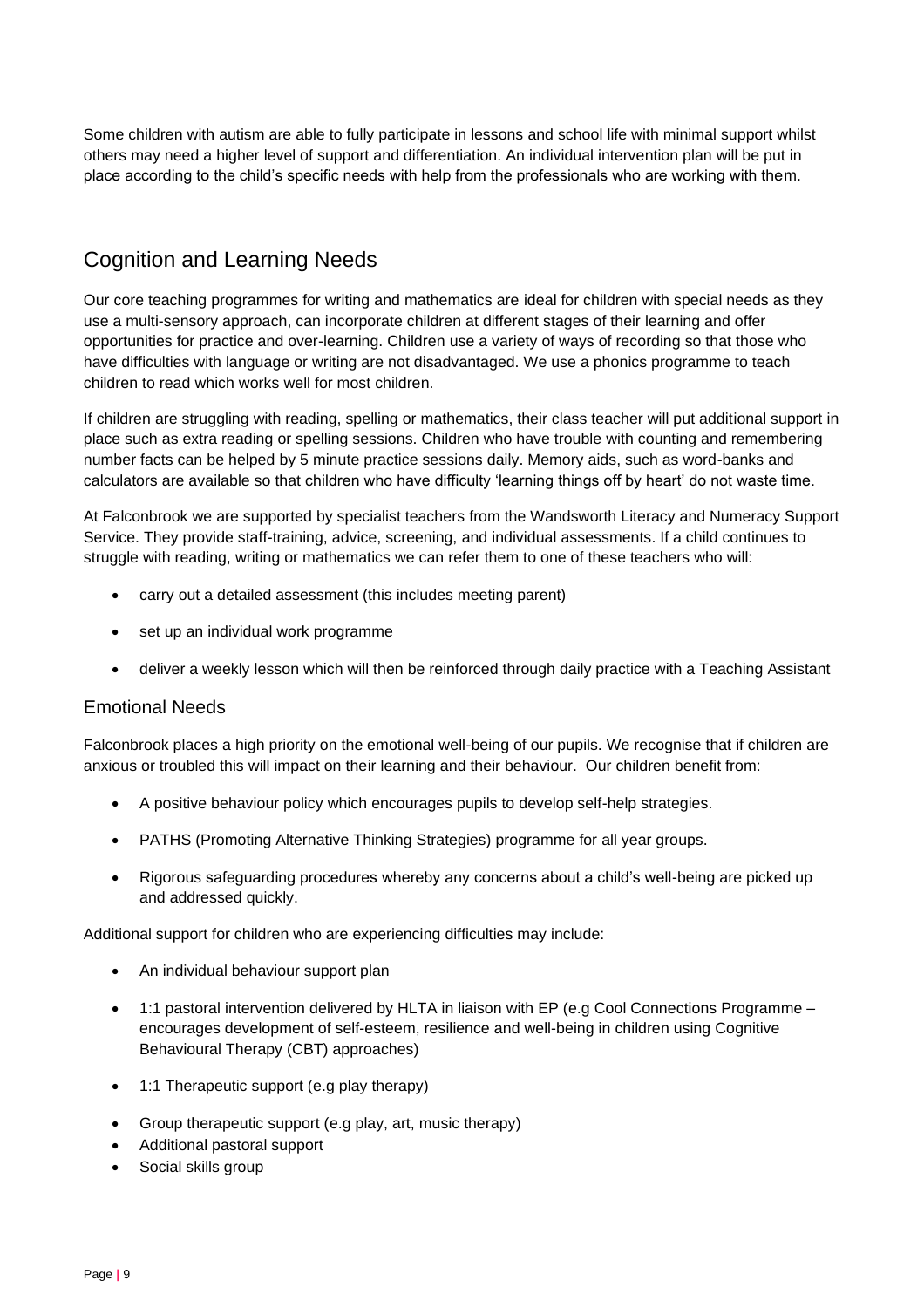We work with a range of services and professionals who help us to support children as needed:

- Assessment and advice from the **Educational Psychologist** who uses her specialist knowledge of how children learn and behave to advise us on how to help the child in school.
- A referral to **[CAMHS](https://thrive.wandsworth.gov.uk/kb5/wandsworth/fsd/service.page?id=230sInQ1lqs&familychannel=0)** (Child and Adolescent Mental Health Service) who may provide intervention: parenting work, family therapy or individual therapy & counselling.
- [Victoria Drive Pupil Referral Unit](https://thrive.wandsworth.gov.uk/kb5/wandsworth/fsd/service.page?id=...) outreach workers/etc
- **[ADHD Clinic](https://thrive.wandsworth.gov.uk/kb5/wandsworth/fsd/service.page?id=2keDsBTo2Ck&familychannel=2-4-11)**
- Links with [Future Skills](https://thrive.wandsworth.gov.uk/kb5/wandsworth/fsd/service.page?id=J_V1vNOTw5Q&familychannel=0)

### Sensory and Physical Needs

To meet children's sensory or physical needs we make adjustments that will enable them to fully participate in school life. To do this, we draw on the expertise of health professionals including [Wandsworth Occupational Therapy,](https://thrive.wandsworth.gov.uk/kb5/wandsworth/fsd/service.page?id=sVr83bz7J-4&familychannel=0) [Hearing Support](https://thrive.wandsworth.gov.uk/kb5/wandsworth/fsd/service.page?id=h1DHCyk-1mk&familychannel=0) and [Vision Support Services.](https://thrive.wandsworth.gov.uk/kb5/wandsworth/fsd/service.page?id=T0N779mg9hU&familychannel=0)

If children are having problems with things such as dressing, attention and listening, focus, handwriting, or coordination our first response is to try activities and resources recommended by the Wandsworth Occupational Therapy Service. Children may have:

- Short sessions with a Teaching Assistant (individual or group) to practise a particular skill
- Use of extra equipment such as: a wobble cushion' (to help them sit still), a pencil grip, a fiddle object, sloped writing desk, easy-grip scissors, timers, ear-defenders etc.
- Sessions in our **sensory room**
- Movement breaks
- Our walls are painted in soft, pastel colours to avoid over-stimulation.

If the problems persist, a referral to the Occupational Therapist (OT) can be made. If accepted the child will undergo a detailed assessment and an individual programme will be put in place if needed. This may include:

- A block of therapy with an Occupational Therapist
- A programme of activities designed and monitored by the Occupational Therapist and delivered by a trained Teaching Assistant.

### **2.9 Medical Needs**

- We ensure that everyone knows the important details by circulating a list of all children with long-term medical needs to all staff including those who run clubs. It states the child's name, date of birth, condition, medication and where the medication is kept in the school. This list is updated when there is a change. It is circulated to all staff including those who run clubs.
- Each child has a care-plan with details of treatment. A copy is kept in the child's classroom and in the school office which is accessible to all staff.
- Appropriately trained staff are designated to administer treatment.
- Our [medical care policy](https://www.falconbrook.wandsworth.sch.uk/wp-content/uploads/2020/12/Medical-Care-policy.pdf) explains procedures in place to keep children with medical needs safe.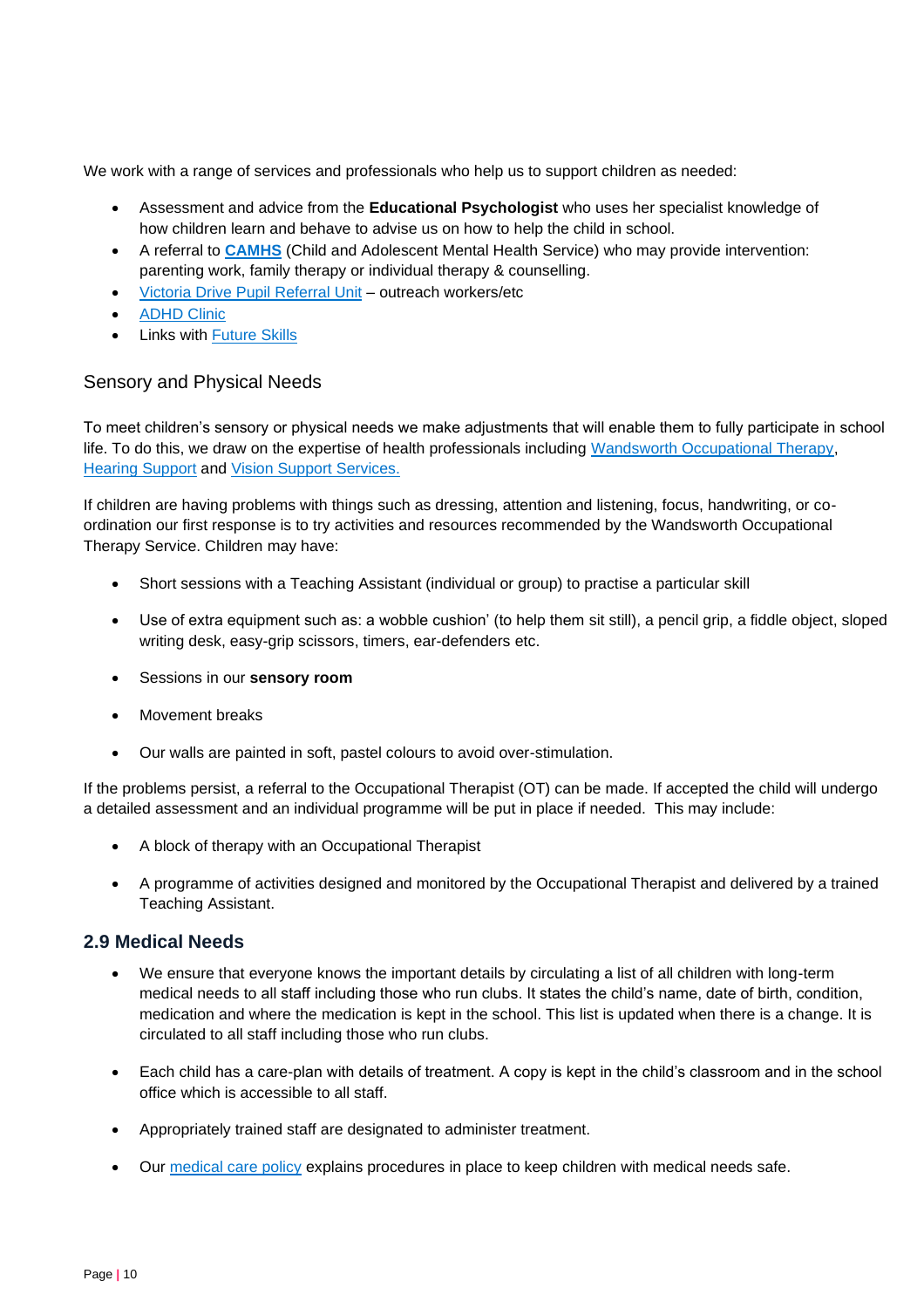- New teachers are taken through the medical needs of the children in their class.
- Staff receive training from the school nurse or other medical professionals.
- Our school nurse keeps a record of children with medical needs and will support parents and staff as needed.

## **5.9 Expertise and training of staff**

#### **SENCO**

Ms Tugwell is an experienced SENCO. She is also a qualified (OCR7) teacher and assessor of learners with Specific Difficulties (Dyslexia) and experienced class teacher.

#### SEND TEACHING ASSISTANT

Many individual interventions are delivered by our highly experienced and well qualified SEND Teaching Assistant.

We also have a team of teaching assistants, including higher level teaching assistants (HLTAs) who are trained to deliver SEN provisions and support children in the classroom or playground.

In the last academic year, staff have been trained in Autism Awareness (Early Years), a range of Speech and Language programmes/strategies, attachment, learning and behaviour, Selective Mutism, manual-handling.

We use specialist staff for all literacy, numeracy, language, speech, physical needs and disabilities and emotional or social needs.

### **5.10 Evaluating the effectiveness of SEN provision**

We evaluate the effectiveness of provision for pupils with SEN by:

- Reviewing pupils' individual progress towards their goals each term
- > Reviewing the impact of interventions
- Using pupil questionnaires
- > Monitoring by the SENCO
- Using provision maps to measure progress
- Holding annual reviews for pupils with EHC plans

#### **5.11 Arrangements for the admission of disabled pupils**

- $\circ$  All pupils whose education, health, and care (EHC) plans name the school will be admitted before any other places are allocated
- o Falconbrook has agreed to adopt the principles of the In Year Fair Access Protocol which includes children with special educational needs, disabilities, or medical conditions (but without a statement or Education, Health and Care Plan). Details can be found in our Admissions Policy.

#### **5.12 Complaints about SEN provision**

Complaints about SEN provision in our school should be made to the SENCO or Headteacher in the first instance. They will then be referred to the school's complaints policy.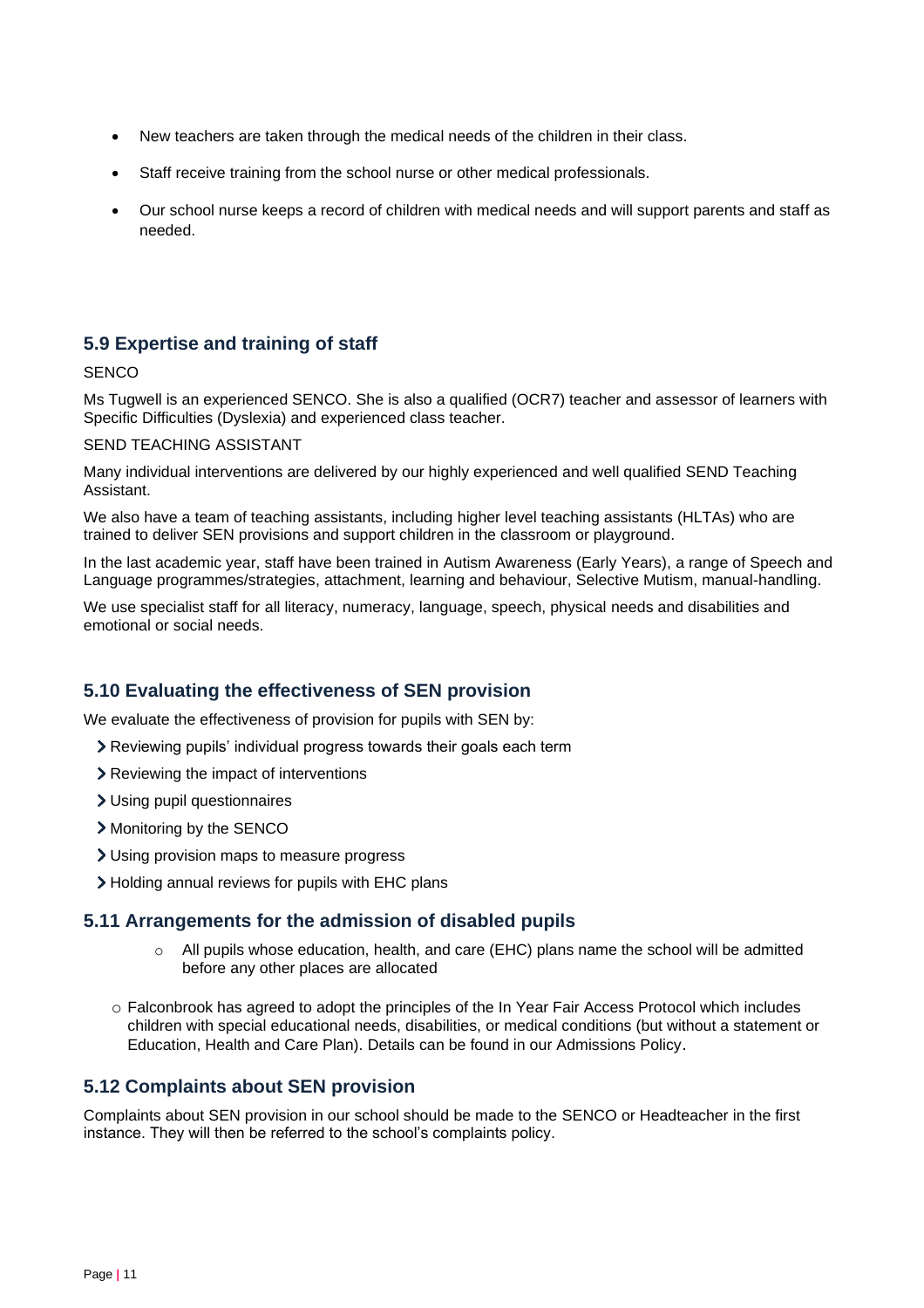The parents of pupils with disabilities have the right to make disability discrimination claims to the first tier SEND tribunal if they believe that our school has discriminated against their children. They can make a claim about alleged discrimination regarding:

- > Exclusions
- Provision of education and associated services
- Making reasonable adjustments, including the provision of auxiliary aids and services

### **5.13 Contact details of support services for parents of pupils with SEN**

Wandsworth Information Advice and Support Service

<http://fis.wandsworth.gov.uk/kb5/wandsworth/fsd/service.page?id=0RJPI4Z9sEY&familychannel=0>

#### **5.14 Contact details for raising concerns**

Headteacher: Mrs Stella Smith

#### **5.16 The local authority local offer**

Our local authority's local offer is published here: <https://thrive.wandsworth.gov.uk/kb5/wandsworth/fsd/localoffer.page?familychannel=2>

## <span id="page-11-0"></span>**6. Monitoring arrangements**

This policy and information report will be reviewed by Sheila Tugwell (SENCO) every year. It will also be updated if any changes to the information are made during the year.

This policy was approved by the governing board on 10<sup>th</sup> February 2022..

## <span id="page-11-1"></span>**7. Links with other policies and documents**

This policy links to the following documents

- ➢ Accessibility Plan
- ➢ Behaviour policy
- ➢ Equality Policy and Equality Objectives
- ➢ Supporting Pupils with Medical Conditions Policy
- ➢ Anti-Bullying Policy
- ➢ Teaching and Learning Policy
- ➢ Complaints Policy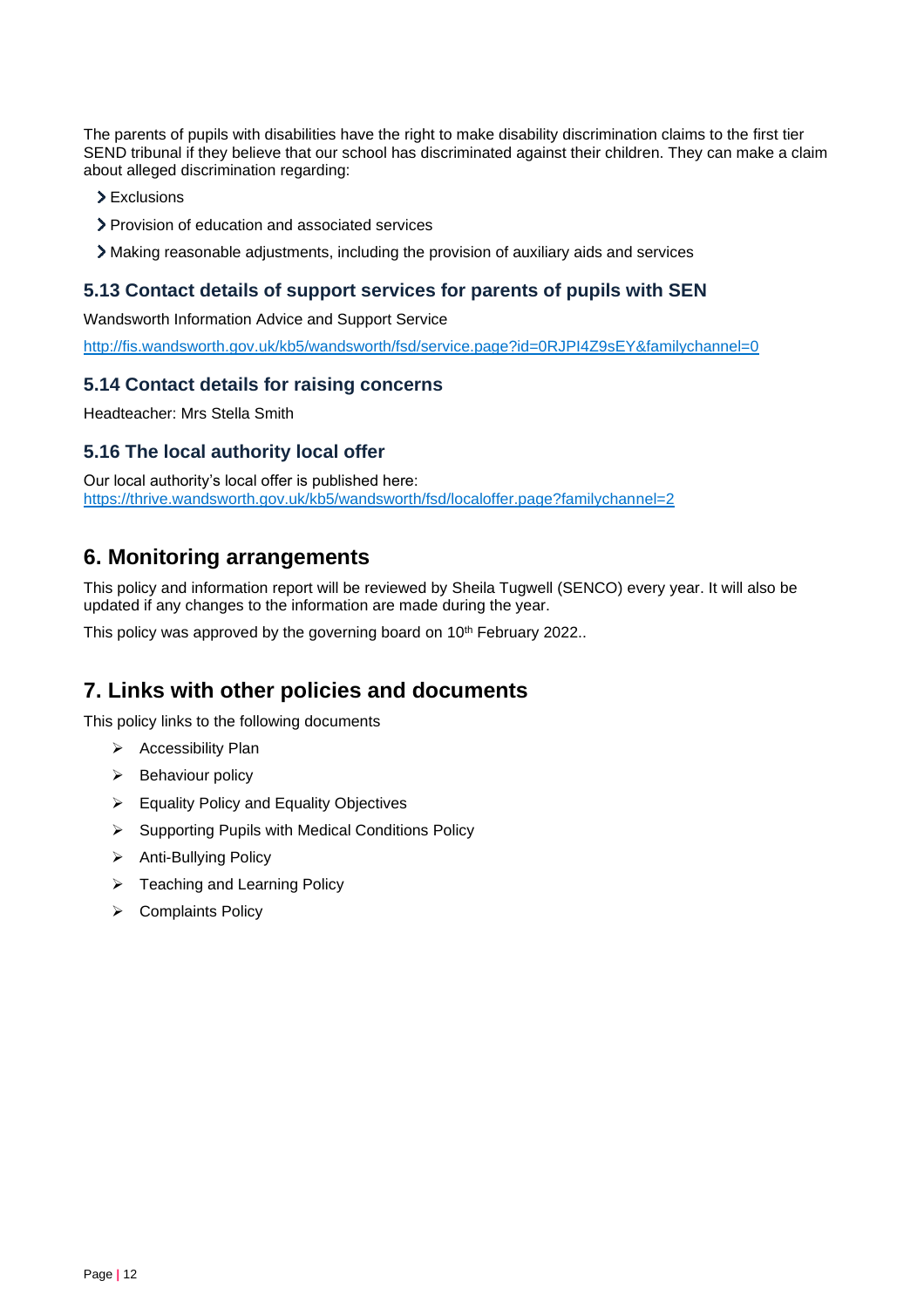# **SEND: Overview of Provision**

# SEND: Overview of Provision

| FALCONBROOK PRIMARY SCHOOL SPECIAL EDUCATIONAL NEEDS AND DISABILITY PROVISION |                                                                                                                                                                                                                                                                           |                                                                                                                                                                                                                         |                                                                                                                                                                                                                                      |                                                                                                                                                                                                                          |  |
|-------------------------------------------------------------------------------|---------------------------------------------------------------------------------------------------------------------------------------------------------------------------------------------------------------------------------------------------------------------------|-------------------------------------------------------------------------------------------------------------------------------------------------------------------------------------------------------------------------|--------------------------------------------------------------------------------------------------------------------------------------------------------------------------------------------------------------------------------------|--------------------------------------------------------------------------------------------------------------------------------------------------------------------------------------------------------------------------|--|
| <b>AREA OF NEED</b>                                                           | <b>WHOLE SCHOOL</b><br><b>STRATEGY</b>                                                                                                                                                                                                                                    | UNIVERSAL (ALL PUPILS)                                                                                                                                                                                                  | <b>TARGETTED</b>                                                                                                                                                                                                                     | <b>SEN SUPPORT</b>                                                                                                                                                                                                       |  |
| SPEECH, LANGUAGE &<br>COMMUNICATION                                           | Quality First Teaching<br>Visual prompts/resources used<br>routinely<br>Specialist advice and training<br>from:<br><b>Wandsworth Speech and</b><br>anguage Therapy Service<br><b>Wandsworth Autism Advisory</b><br><b>Service</b><br><b>Children's Development Centre</b> | Topic-based curriculum<br>contextualises, reinforces and<br>practices key vocabulary and<br>concepts<br>Use of 'knowledge organisers' to<br>support learning<br>Multi-sensory approach to the<br>teaching of vocabulary | Language/communication<br>groups:<br>Explore & Talk (EYFS)<br>Teach Talk (KS1)<br>Word Aware (KS2)<br>Lego Therapy (All ages)                                                                                                        | Specialist Assessment and<br>individualised programme.<br>Direct support from Speech<br>and Language Therapist<br>and/or Wandsworth Autism<br><b>Advisory Service</b><br>Increased adult support in<br>class as needed.  |  |
| <b>COGNITION AND</b><br><b>EARNING</b>                                        | Quality First Teaching                                                                                                                                                                                                                                                    | <b>LITERACY</b>                                                                                                                                                                                                         |                                                                                                                                                                                                                                      |                                                                                                                                                                                                                          |  |
|                                                                               | Lessons are pitched to meet the<br>needs of all learners<br>Strategies in place to support<br><b>SEN</b> children in class<br>Curriculum progress is tracked<br>for all pupils<br>Ongoing assessment of all<br>children                                                   | Daily literacy lessons<br>Storytelling/Talk for Writing<br>approach to teaching of writing.<br>Library<br>E-library                                                                                                     | Reading, spelling & handwriting<br>& catch-up groups<br>1:1 reading with Reading<br>Volunteer<br>Individual assessment by<br>SENCO (formal & informal)<br>informs targeted interventions<br>Group screening<br>Programmes/resources: | Specialist Literacy Teacher -<br>assessment/individual<br>programme (in addition to<br>classwork)<br>Educational Psychologist<br>Assessment and Advice -<br>explores reasons for slow<br>progress/ learning difficulties |  |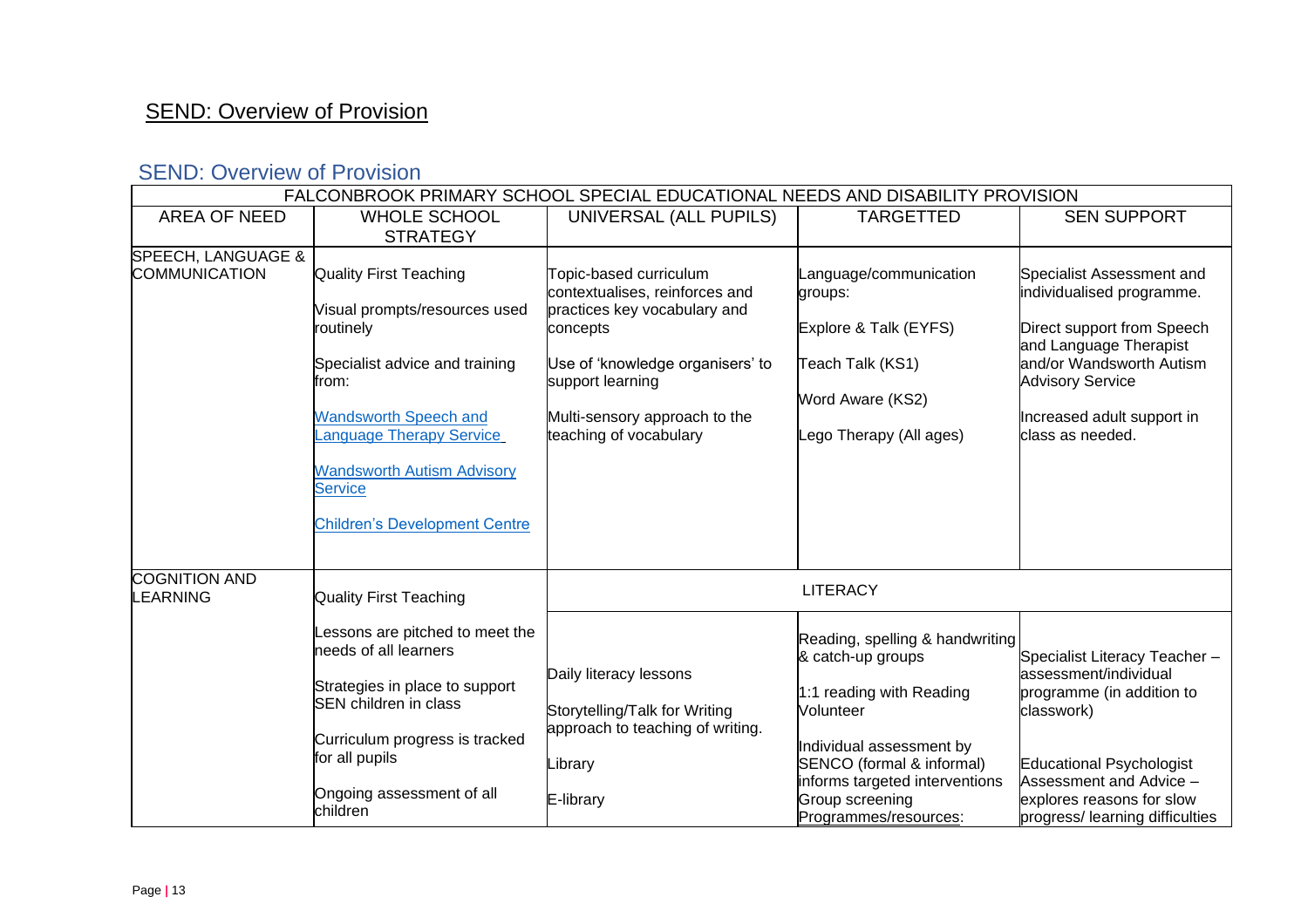|                                                      | Targets are set effectively for all<br>pupils<br>Additional adults support<br>learners<br>Specialist advice and training                                                                                                                                                                                       |                                                                                                  | Wordshark online<br>Rapid Reading<br><b>Blitz Literacy Programme</b><br><b>Read Write Inc</b><br>Dandelion Phonic Reading<br>Programme<br>Games<br>Magnetic letters & boards                              | and offers advice to help the<br>child move forward.<br>Increased adult support in<br>class as needed.                                                                                                                                                                                                                                    |
|------------------------------------------------------|----------------------------------------------------------------------------------------------------------------------------------------------------------------------------------------------------------------------------------------------------------------------------------------------------------------|--------------------------------------------------------------------------------------------------|-----------------------------------------------------------------------------------------------------------------------------------------------------------------------------------------------------------|-------------------------------------------------------------------------------------------------------------------------------------------------------------------------------------------------------------------------------------------------------------------------------------------------------------------------------------------|
|                                                      | from:<br><b>Wandworth Literacy &amp; Numeracy</b>                                                                                                                                                                                                                                                              |                                                                                                  | <b>NUMERACY</b>                                                                                                                                                                                           |                                                                                                                                                                                                                                                                                                                                           |
|                                                      | <b>Support Service</b><br><b>Wandsworth Educational</b><br><b>Psychology Service</b><br><b>Related Policies:</b><br><b>Teaching and Learning Policy</b><br>Reading, Writing, Maths,<br><b>Science &amp; Humanities policies</b><br><b>Assessment Policy</b><br><b>Accessibility Plan</b><br><b>SEND Policy</b> | Daily maths lessons<br><b>Maths Mastery Approach</b>                                             | 'Keep-up' interventions before<br>or after lessons<br>Individual assessment by<br>SENCO (informal) informs<br>targeted interventions<br>Additional intervention<br>programmes:<br>Plus One & Power of Two | Specialist Numeracy Teacher<br>assessment/individual<br>programme of work (in<br>addition to class-work)<br>Educational Psychologist<br>Assessment and Advice -<br>explores reasons for slow<br>progress/ learning difficulties<br>and offers advice to help the<br>child move forward.<br>Increased adult support in<br>class as needed. |
| <b>SOCIAL, EMOTIONAL</b><br><b>AND MENTAL HEALTH</b> | Safeguarding the well-being of all PSHE Curriculum: Promoting<br>children of paramount<br>importance.<br>Specialist advice and training                                                                                                                                                                        | <b>Alternative Thinking Strategies</b><br>(PATHS) lessons<br>Circle Time, assemblies, role-play, | An individual behaviour support Victoria Drive Pupil Referral<br>plan<br>1:1 pastoral intervention<br>delivered by HLTA in liaison                                                                        | Unit (PRU) - outreach support<br>in school or off-site at Victoria<br><b>Drive</b>                                                                                                                                                                                                                                                        |
|                                                      | from:<br><b>Wandsworth Schools and</b>                                                                                                                                                                                                                                                                         | stories<br>Pastoral support                                                                      | with EP (e.g Cool Connections<br>Programme<br>1:1 Therapeutic support (e.g.                                                                                                                               | Future Skills - 1:1 mentoring<br>Educational Psychologist-                                                                                                                                                                                                                                                                                |